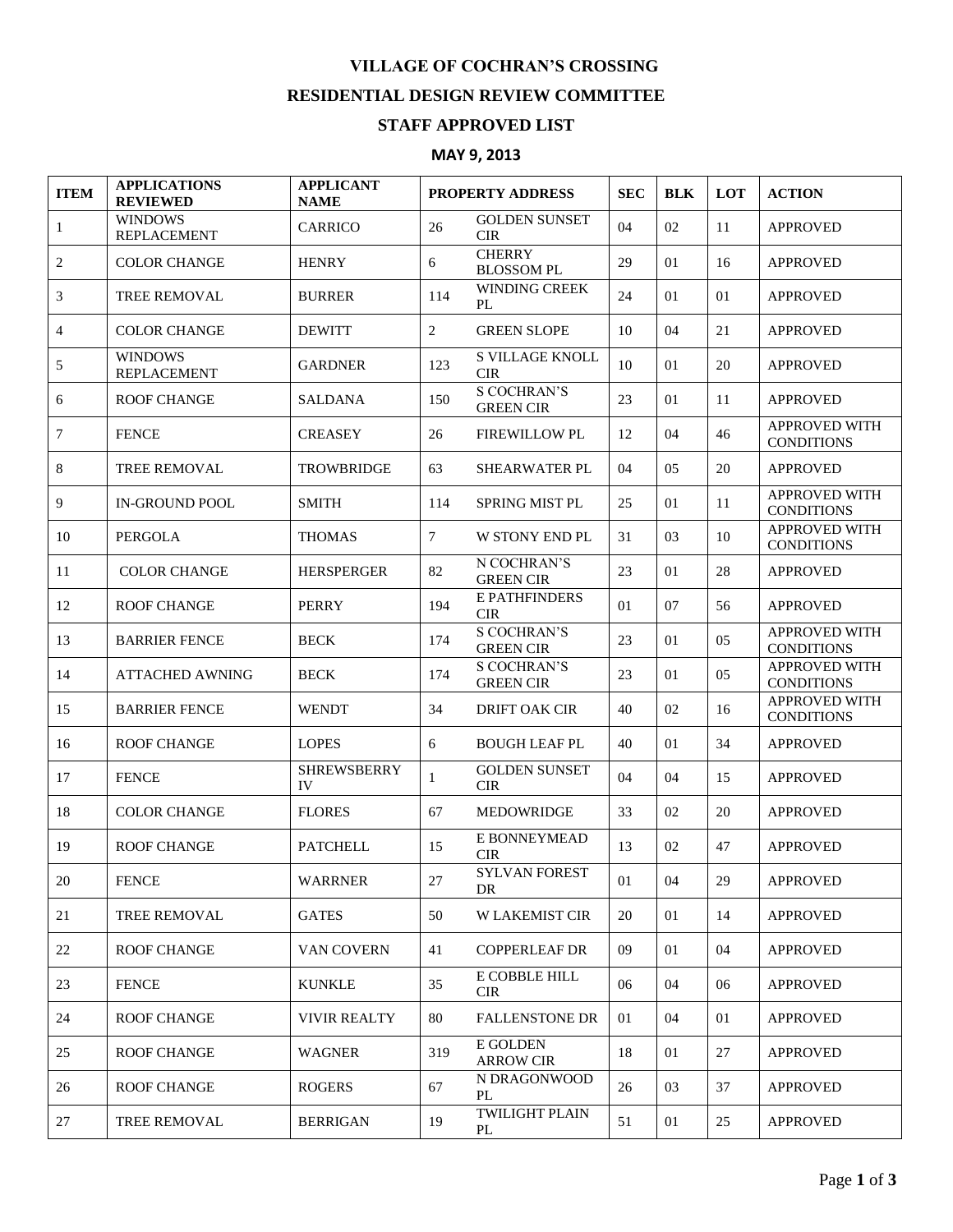| 28 | <b>ROOF CHANGE</b>                       | <b>SCHMIDT</b>    | 10             | <b>CRAGGY ROCK</b>          | 08 | 04 | 45 | <b>APPROVED</b>                           |
|----|------------------------------------------|-------------------|----------------|-----------------------------|----|----|----|-------------------------------------------|
| 39 | <b>IN-GROUND SPA</b>                     | <b>KORIN</b>      | 117            | N FLORAL LEAF<br><b>CIR</b> | 28 | 02 | 03 | APPROVED WITH<br><b>CONDITIONS</b>        |
| 40 | <b>PATIO</b>                             | <b>GRAEVE</b>     | 62             | E RUMPLECREEK<br>PL         | 31 | 02 | 40 | <b>APPROVED</b>                           |
| 41 | <b>ROOF CHANGE</b>                       | <b>ESCAMILA</b>   | 22             | <b>FIREWILLOW PL</b>        | 12 | 04 | 47 | <b>APPROVED</b>                           |
| 42 | <b>ROOF CHANGE</b>                       | <b>MORAN</b>      | 19             | <b>CHANCERY PL</b>          | 46 | 03 | 12 | <b>APPROVED</b>                           |
| 43 | <b>FENCE</b>                             | <b>MEYER</b>      | 7              | S DUSKWOOD PL               | 26 | 01 | 11 | <b>APPROVED</b>                           |
| 44 | <b>FENCE</b>                             | <b>MCKEIG</b>     | 62             | <b>LOST POND CT</b>         | 24 | 01 | 14 | <b>APPROVED</b>                           |
| 45 | PATIO COVER                              | <b>COLEMAN</b>    | 78             | SHEARWATER PL               | 4  | 05 | 24 | APPROVED WITH<br><b>CONDITIONS</b>        |
| 46 | PATIO COVER                              | <b>MELTON</b>     | $\overline{c}$ | <b>SILENT BROOK PL</b>      | 02 | 02 | 53 | APPROVED WITH<br><b>CONDITIONS</b>        |
| 47 | <b>PATIO</b>                             | <b>MELTON</b>     | $\overline{2}$ | <b>SILENT BROOK PL</b>      | 02 | 02 | 53 | <b>APPROVED</b>                           |
| 48 | <b>MATERIAL CHANGE</b>                   | <b>MELTON</b>     | $\overline{2}$ | <b>SILENT BROOK PL</b>      | 02 | 02 | 53 | <b>APPROVED</b>                           |
| 49 | <b>COLOR CHANGE</b>                      | <b>MELTON</b>     | $\overline{2}$ | <b>SILENT BROOK PL</b>      | 02 | 02 | 53 | <b>APPROVED</b>                           |
| 50 | PATIO COVER                              | <b>PERRY</b>      | 35             | <b>SILENT BROOK PL</b>      | 02 | 02 | 64 | <b>APPROVED WITH</b><br><b>CONDITIONS</b> |
| 51 | <b>ENCLOSED PATIO SUN</b><br><b>ROOM</b> | <b>PERRY</b>      | 35             | <b>SILENT BROOK PL</b>      | 02 | 02 | 64 | APPROVED WITH<br><b>CONDITIONS</b>        |
| 52 | <b>IN-GROUND POOL &amp; SPA</b>          | <b>PERRY</b>      | 35             | <b>SILENT BROOK PL</b>      | 02 | 02 | 64 | <b>APPROVED WITH</b><br><b>CONDITIONS</b> |
| 53 | <b>IN-GROUND POOL &amp; SPA</b>          | <b>RIVERA</b>     | 90             | <b>S PLACID HILL CIR</b>    | 03 | 01 | 04 | APPROVED WITH<br><b>CONDITIONS</b>        |
| 54 | <b>BARRIER FENCE</b>                     | <b>RIVERA</b>     | 90             | <b>S PLACID HILL CIR</b>    | 03 | 01 | 04 | APPROVED WITH<br><b>CONDITINS</b>         |
| 55 | <b>BARRIER FENCE</b>                     | <b>SWAIM</b>      | 23             | <b>KEARNY BROOK</b><br>PL   | 01 | 03 | 24 | APPROVED WITH<br><b>CONDITIONS</b>        |
| 56 | <b>PERGOLA</b>                           | <b>CERVANTES</b>  | 54             | <b>BRIDGEBERRY PL</b>       | 22 | 02 | 11 | APPROVED WITH<br><b>CONDITIONS</b>        |
| 57 | <b>PATIO</b>                             | <b>CERVANTES</b>  | 54             | <b>BRIDGEBERRY PL</b>       | 22 | 02 | 11 | APPROVED WITH<br><b>CONDITIONS</b>        |
| 58 | <b>SUMMER KITCHEN</b>                    | <b>CERVANTES</b>  | 54             | <b>BRIDGEBERRY PL</b>       | 22 | 02 | 11 | APPROVED WITH<br><b>CONDITIONS</b>        |
| 59 | <b>FIREPIT</b>                           | <b>CERVANTES</b>  | 54             | <b>BRIDGEBERRY PL</b>       | 22 | 02 | 11 | APPROVED WITH<br><b>CONDITIONS</b>        |
| 60 | <b>BARRIER FENCE</b>                     | <b>PODLOGAR</b>   | 34             | <b>LOST POND CIR</b>        | 24 | 01 | 21 | APPROVED WITH<br><b>CONDITIONS</b>        |
| 61 | TREE REMOVAL                             | <b>GAGHNON</b>    | 39             | <b>W LAKEMIST CIR</b>       | 20 | 02 | 31 | <b>APPROVED</b>                           |
| 62 | IN-GROUND POOL & SPA                     | <b>DRASKOVICH</b> | 50             | <b>THUNDERCREEK</b><br>PL   | 25 | 03 | 45 | APPROVED WITH<br><b>CONDITIONS</b>        |
| 63 | <b>SATELLITE DISH</b>                    | <b>VANDESANDE</b> | 4              | <b>KEARNY BROOK</b><br>PL   | 01 | 03 | 10 | <b>APPROVED</b>                           |
| 64 | <b>FENCE</b>                             | <b>PHILPOT</b>    | 55             | STONY END CT                | 31 | 02 | 03 | <b>APPROVED</b>                           |
| 65 | <b>COLOR CHANGE</b>                      | <b>GILLEY</b>     | 14             | WINDLEDGE PL                | 18 | 02 | 32 | <b>APPROVED</b>                           |
| 66 | <b>MATERIAL CHANGE</b>                   | <b>GILLEY</b>     | 14             | WINDLEDGE PL                | 18 | 02 | 32 | APPROVED                                  |
| 67 | <b>ROOF CHANGE</b>                       | <b>GILLEY</b>     | 14             | WINDLEDGE PL                | 18 | 02 | 32 | <b>APPROVED</b>                           |
| 68 | PERGOLA                                  | O'LEARY           | 6              | <b>E STONY BRIDGE</b><br>СT | 10 | 04 | 02 | APPROVED WITH<br><b>CONDITIONS</b>        |
| 69 | <b>COLOR CHANGE</b>                      | O'LEARY           | 6              | E STONY BRIDGE<br>CT        | 10 | 04 | 02 | <b>APPROVED</b>                           |